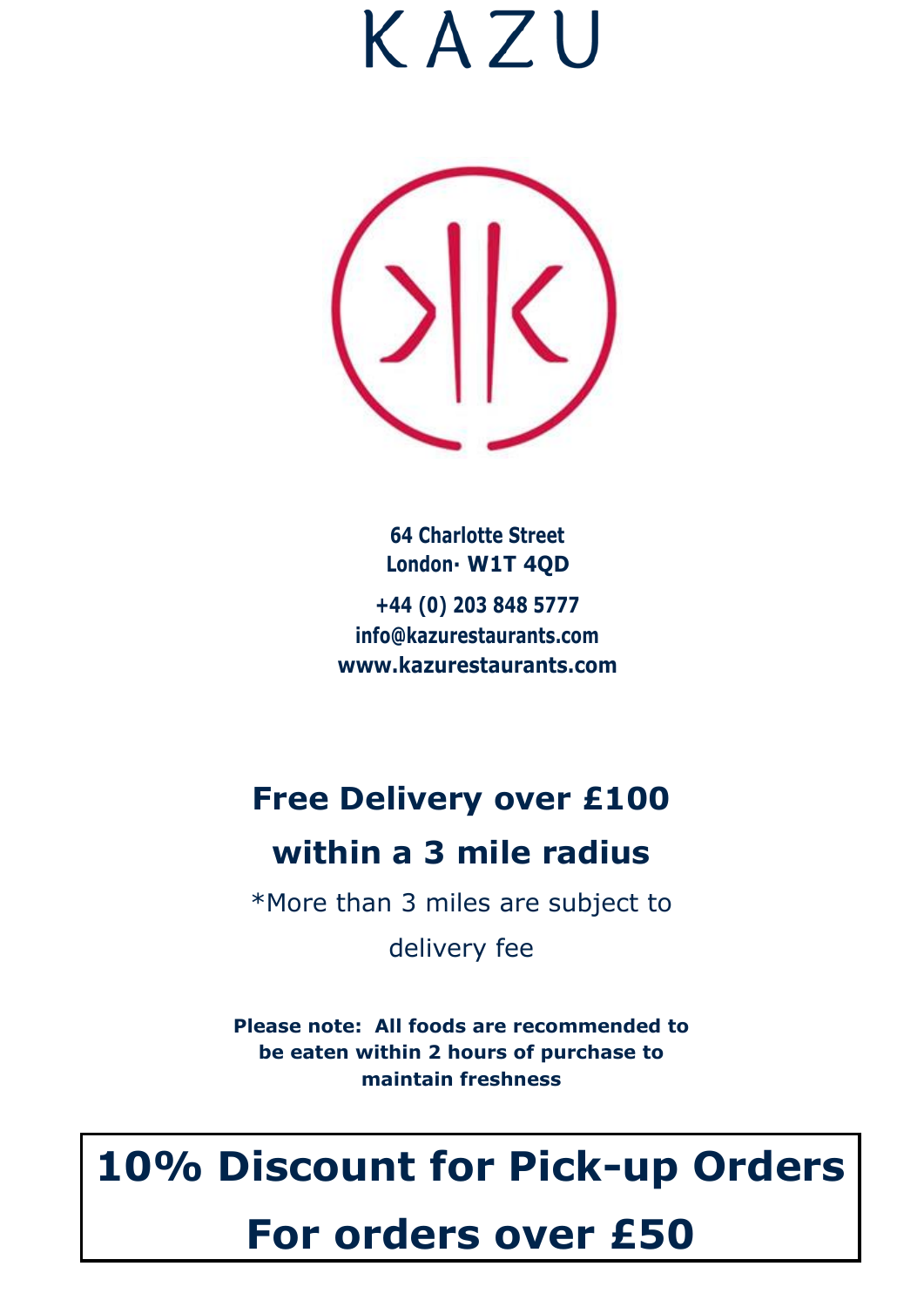# **Salads**

**Green Salad (v)**  $£8.50$ Mixed green salad with Japanese dressing **Daikon Salad (v)**  $£9.20$ Seared mooli, daikon cress and red radish mixed salad served with plum base dressing

## **Tofu Salad (v)** £9.50

Fresh tofu, seaweed and green leaves drizzled in a light Japanese dressing

### **Baby Spinach Salad With Spicy Prawn**  $£11.50$

Baby spinach salad topped with spicy prawn and sweet carrot, drizzled with yuzu vinaigrette

### **Salmon Sashimi Salad Example 26 F18.00**

Salmon sashimi, avocado slices and mixed green leaves served with Japanese dressing

### **Tuna Sashimi Salad** £22.00

Tuna sashimi, avocado slices and mixed green leaves served with Japanese dressing

### **Yellow tail Sashimi Salad EXECUTE:** EXECUTE:  $f(22.00)$

Yellow tail sashimi, avocado slices and mixed green leaves served with Japanese dressing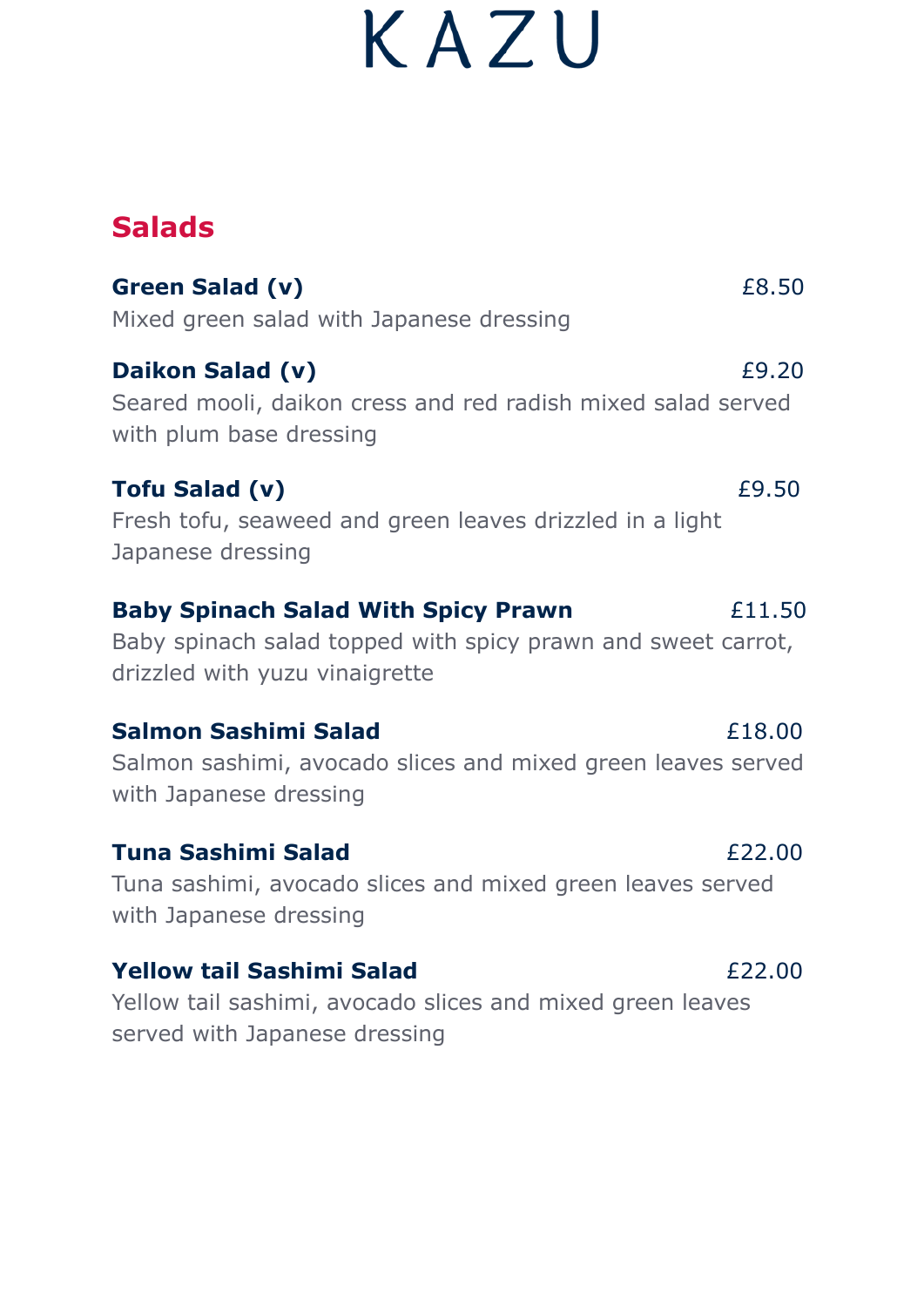| <b>Sides</b>                                                                      |        |
|-----------------------------------------------------------------------------------|--------|
| <b>Steamed Rice</b><br>Plain boiled rice                                          | £4.00  |
| <b>Miso Soup</b><br>Soy bean soup                                                 | £4.50  |
| Kimchi (v)<br>Spicy pickled cabbage                                               | £5.30  |
| Edamame (v)<br>Boiled green soy beans                                             | £5.90  |
| <b>Spicy Edamame (v)</b><br>Boiled green soy beans marinated with spicy sauce     | £6.70  |
| Konomono (v)<br><b>Assorted pickles</b>                                           | £6.50  |
| <b>Hijiki Seaweed (v)</b><br>Hijiki seaweed cooked with soy sauce and mirin       | £7.20  |
| <b>Chuka Seaweed Salad (v)</b><br>Spicy seaweed salad tossed with sesame dressing | £7.20  |
| Shishito Yaki (v)<br>Lightly salted shishito peppers                              | £8.50  |
| <b>Age Dashi Dofu</b><br>Deep fried bean curd with tempura sauce                  | £8.50  |
| Horenso Goma Ae (v)<br>Boiled spinach with sesame dressing                        | £7.90  |
| <b>Tsukune</b><br>Chicken ball skewers with teriyaki sauce                        | £7.90  |
| <b>Gyu Tataki</b><br>Thin slices of seared beef fillet in ponzu sauce             | £18.50 |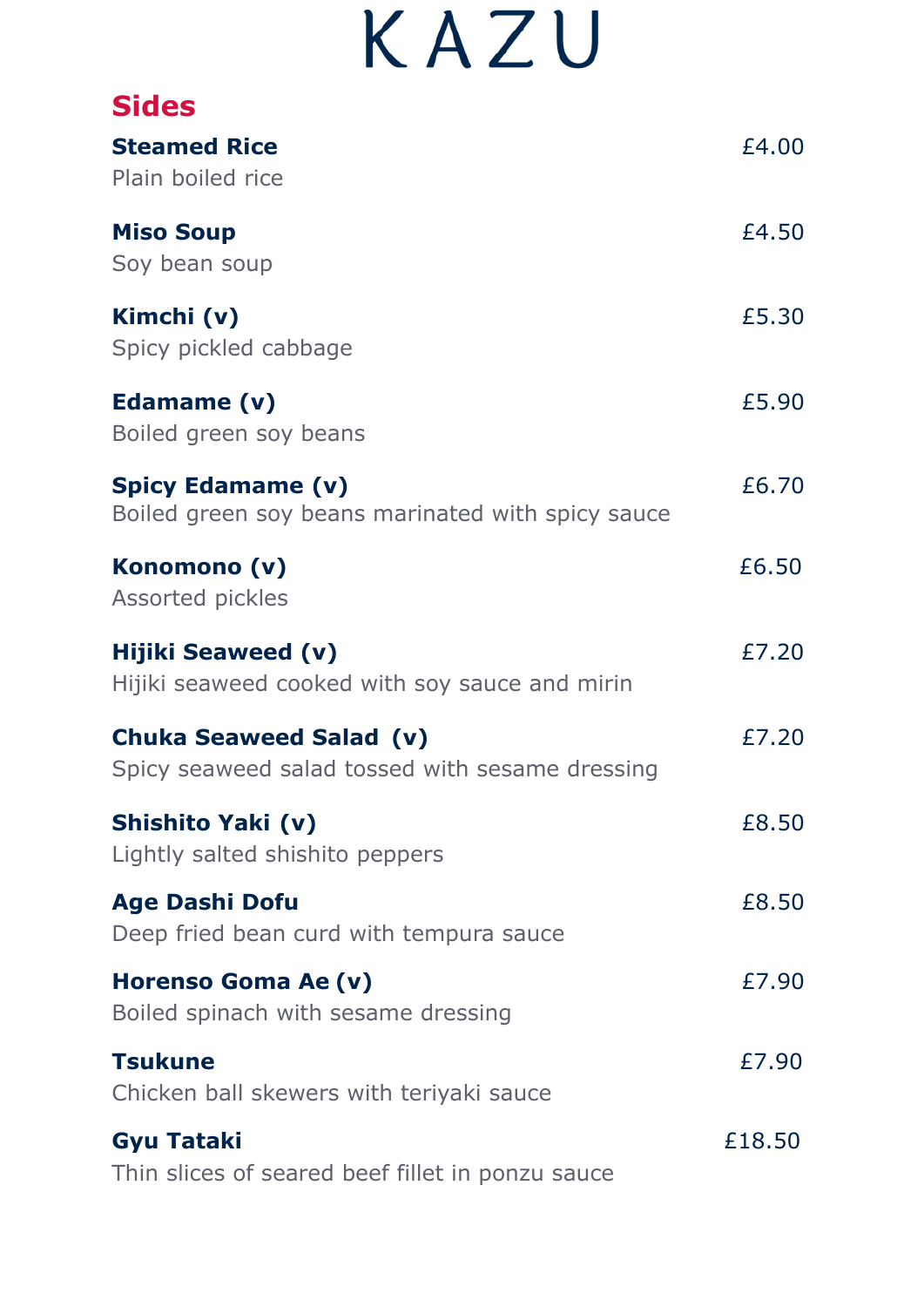| Gyoza                                    | £8.60  |
|------------------------------------------|--------|
| Pan fried chicken or vegetable dumplings |        |
| <b>Buta Bara Kimchi</b>                  | £11.80 |
| Stir fried pork belly with spicy cabbage |        |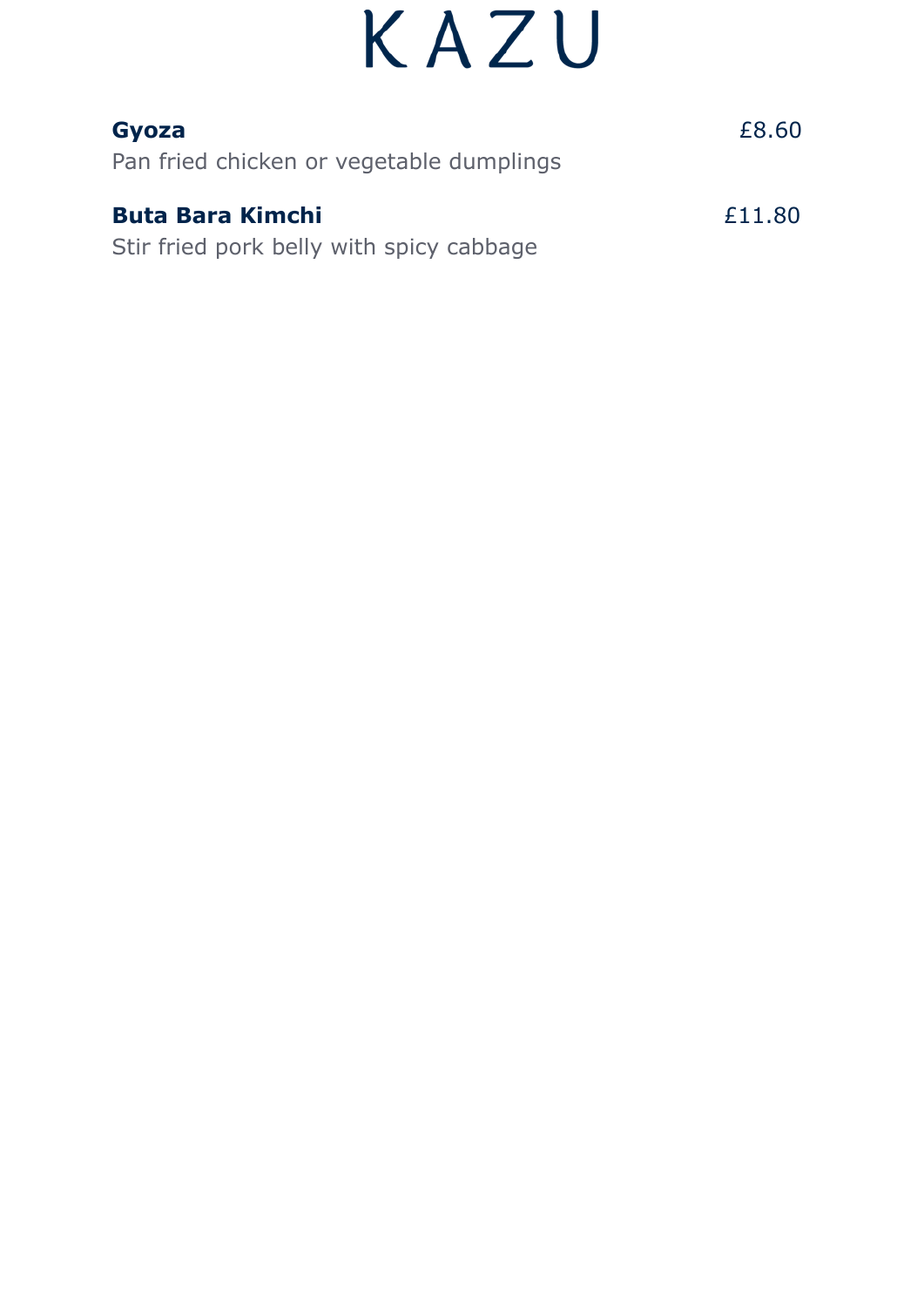| <b>Bento Box</b> all dishes served on a bed of rice with<br>salad and miso soup     |        |
|-------------------------------------------------------------------------------------|--------|
| <b>Tofu Steak (v)</b><br>Pan fried tofu in teriyaki sauce                           | £25.00 |
| <b>Salmon</b><br>Salted or with teriyaki sauce                                      | £25.00 |
| <b>Mackerel</b><br>Salted or with teriyaki sauce                                    | £25.00 |
| <b>Chicken Teriyaki</b><br>Chicken thighs in teriyaki sauce                         | £27.00 |
| <b>Black Cod</b><br>Black cod marinated in a white miso paste                       | £36.50 |
| <b>Beef Teriyaki</b><br>With steamed vegetables                                     | £36.50 |
| Set Meal all dishes served with miso soup, rice and<br>salad *Rice except sushi set |        |
| <b>Sushi</b><br>6 sushi nigiri and 1 spicy salmon roll                              | £33.00 |
| <b>Sashimi</b><br>12 slices Chef's choice fish                                      | £33.00 |
| <b>Tempura</b><br>Black king tiger prawn and vegetable tempura                      | £25.00 |
| <b>Sashimi</b><br><b>3 kind Sashimi</b><br>3 x Tuna, 3 x Salmon, 3 x Sea Bream      | £33.00 |
| <b>5 kind Sashimi</b><br>3 x Tuna, 3 x Salmon, 3 x Yellow tail,                     | £52.00 |

3 x Sea Bream, 3 x Sweet Prawn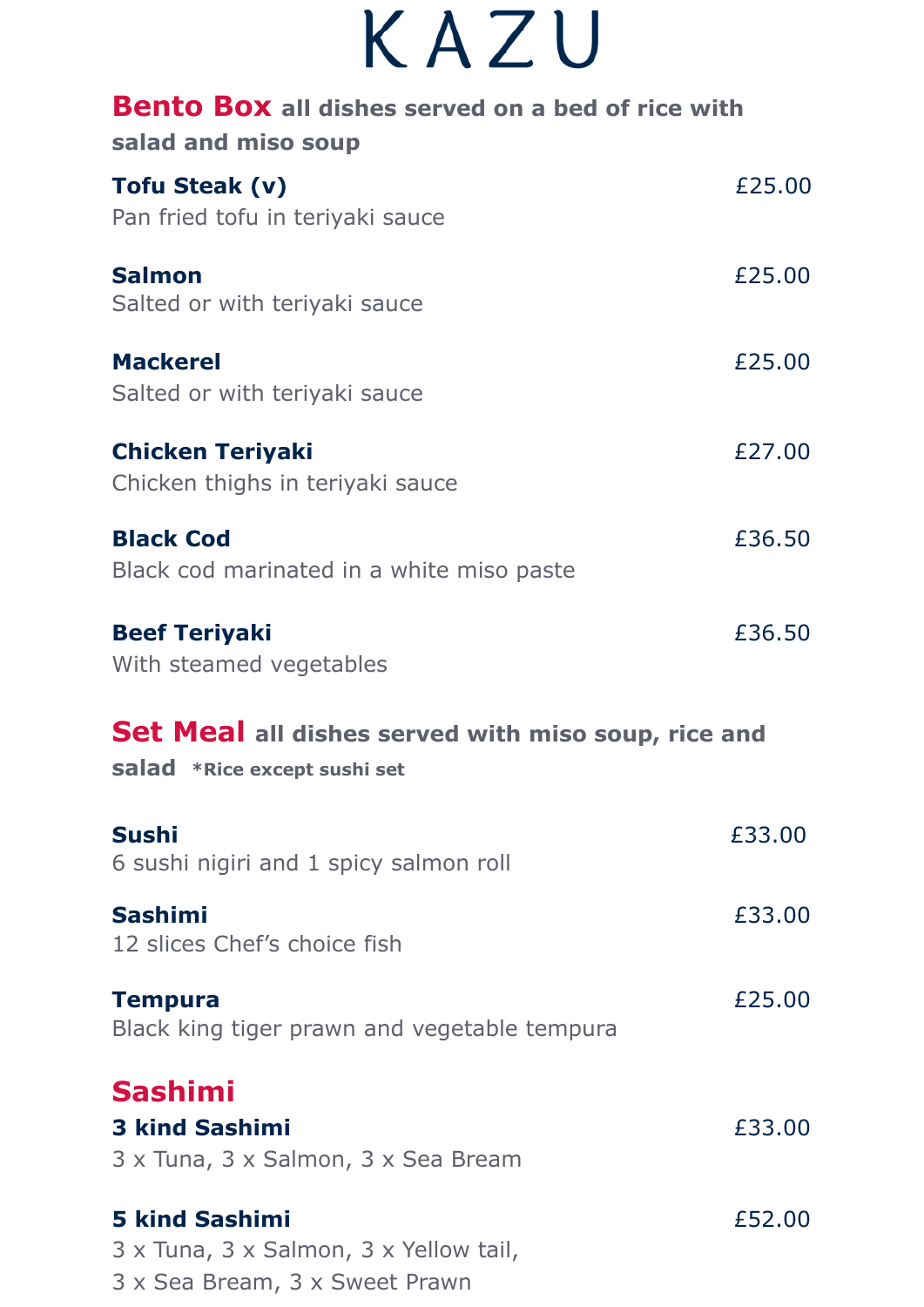## **\*Please check Main Menu for à la carte**

## **Deep Fried**

| <b>Tori Kara Age</b>              | £9.80  |
|-----------------------------------|--------|
| Deep fried marinated chicken      |        |
| <b>Chicken Katsu</b>              | £15.20 |
| Deep fried breaded chicken thighs |        |
| <b>Soft Shell Kara Age</b>        | £19.70 |
| Deep fried soft-shell crab        |        |
|                                   |        |
| <b>Tempura</b>                    |        |
| Vegetable Tempura (v)             | £16.50 |
| 7 kinds of vegetable tempura      |        |
| Ebi Tempura                       | £19.60 |
| Black king tiger prawn tempura    |        |
|                                   |        |

## **Extras**

| <b>Spicy mayonnaise</b> | £1.00 |
|-------------------------|-------|
| Wasabi                  | £1.00 |
| <b>Ponzu sauce</b>      | £1.00 |
| Pickled ginger (100g)   | £2.50 |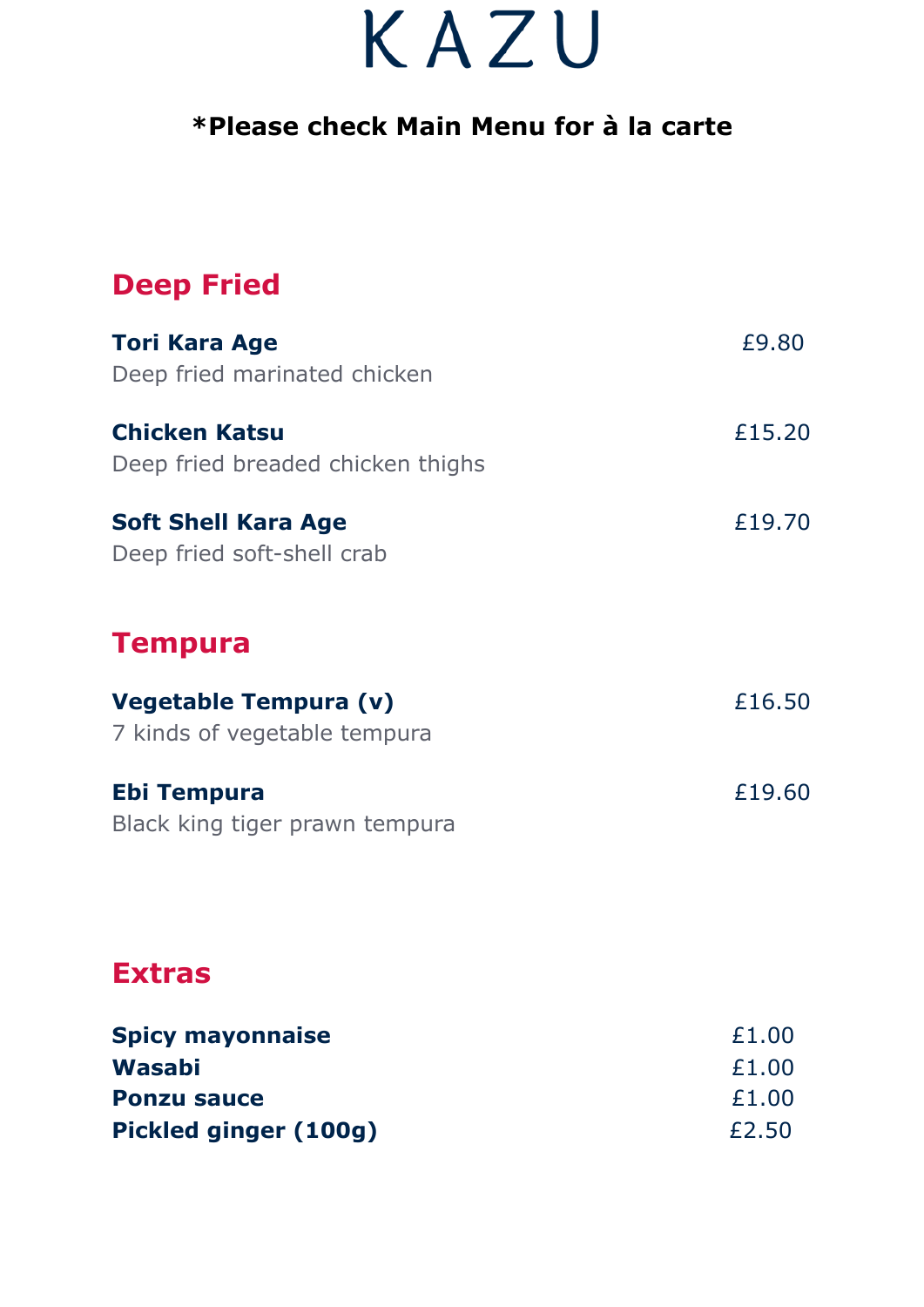## **Uramaki – Inside Out Roll**

**6 pieces per portion**

| <b>Salmon Avocado Roll</b><br>Salmon and avocado sushi rolled inside out with sesame seeds                                            | £11.50 |
|---------------------------------------------------------------------------------------------------------------------------------------|--------|
| <b>Special Vegetable Roll (v)</b><br>Cucumber, avocado, takuwan, spring onion<br>and green chilli with spicy mayo                     | £12.50 |
| <b>Tuna Avocado Roll</b><br>Tuna and avocado rolled inside out with sesame seeds                                                      | £13.50 |
| Hamachi Negi Avocado Maki<br>Yellowtail with spring onions and avocado                                                                | £13.95 |
| <b>Spicy Salmon Roll</b><br>Chopped salmon, tempura flakes, green chilli and spicy mayo<br>rolled inside out with sesame seeds        | £12.50 |
| <b>California Roll</b><br>Fresh crab and avocado sushi rolled inside out with<br>flying fish roe                                      | £14.95 |
| <b>Spicy Tuna Roll</b><br>Chopped yellow fin tuna, tempura flakes, green chilli and spicy<br>mayo rolled inside out with sesame seeds | £13.50 |
| <b>Spicy Hamachi Roll</b><br>Chopped yellowtail, tempura flakes, green chilli and spicy mayo<br>rolled inside out with sesame seeds   | £13.50 |
| <b>Prawn Tempura Roll</b>                                                                                                             | £14.80 |

Deep fried king prawn and asparagus rolled inside out with sesame seeds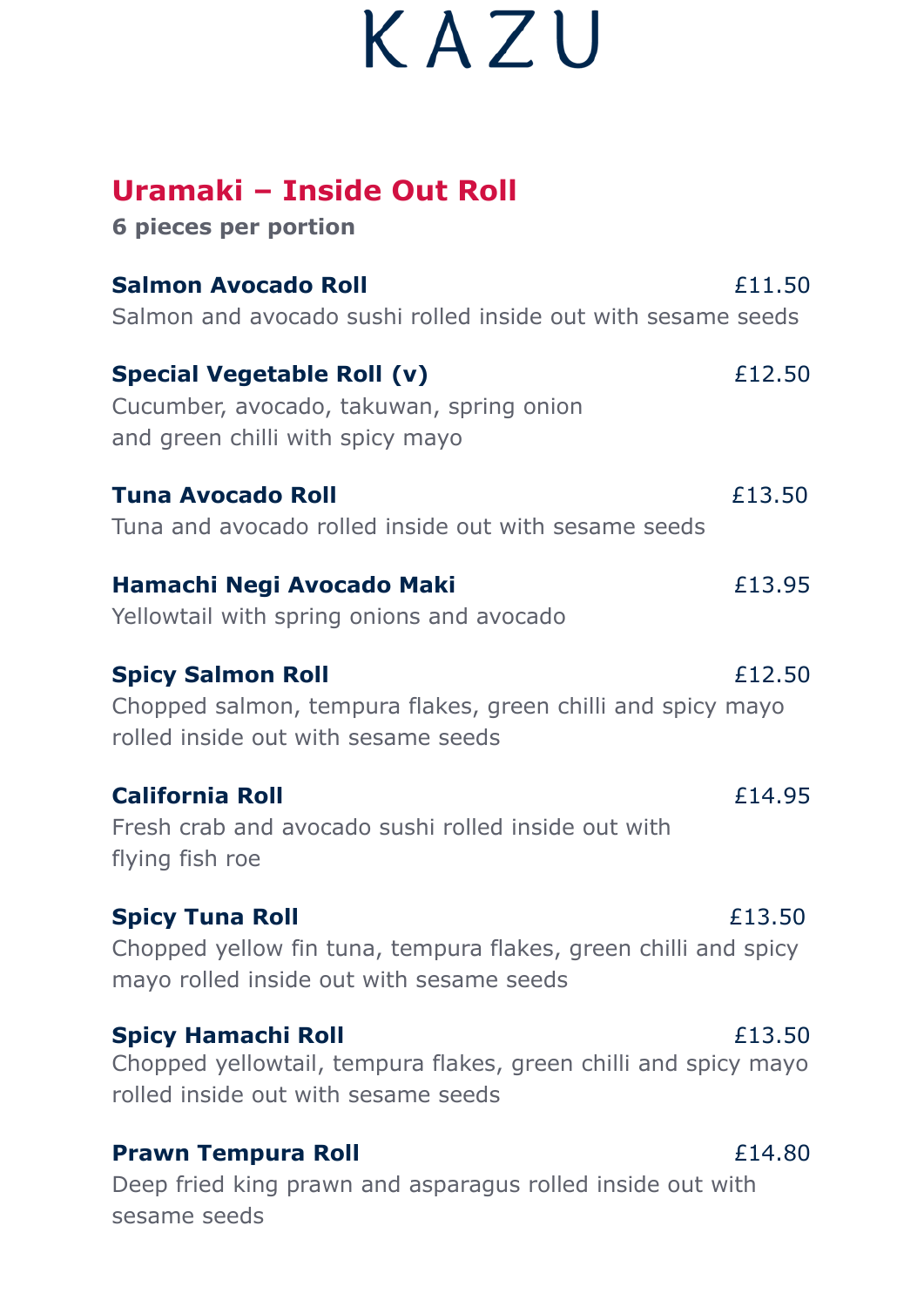| <b>Unagi Avocado Roll</b><br>Braised eel and avocado rolled inside out with sesame seeds                        | £14.50 |
|-----------------------------------------------------------------------------------------------------------------|--------|
| <b>Soft Shell Crab Roll</b><br>Deep fried soft-shell crab rolled inside out with sesame seeds                   | £15.90 |
| Hosomaki - Thin Roll<br><b>6 pieces per portion</b>                                                             |        |
| Kappa or Avocado Maki (v)<br>Japanese cucumber or avocado and sesame seeds wrapped in<br>sushi rice and seaweed | £6.20  |
| <b>Oshinko Maki (v)</b><br>Japanese pickles and sesame seeds wrapped in sushi rice<br>and seaweed               | £6.50  |
| Umejiso Maki (v)<br>Sour plum and shiso leaf roll                                                               | £6.50  |
| <b>Sake Maki</b><br>Salmon sushi roll                                                                           | £8.50  |
| Tekka Maki<br>Blue fin tuna sushi roll                                                                          | £9.50  |
| <b>Negitoro Maki</b><br>Chopped fatty tuna and spring onion sushi                                               | £9.80  |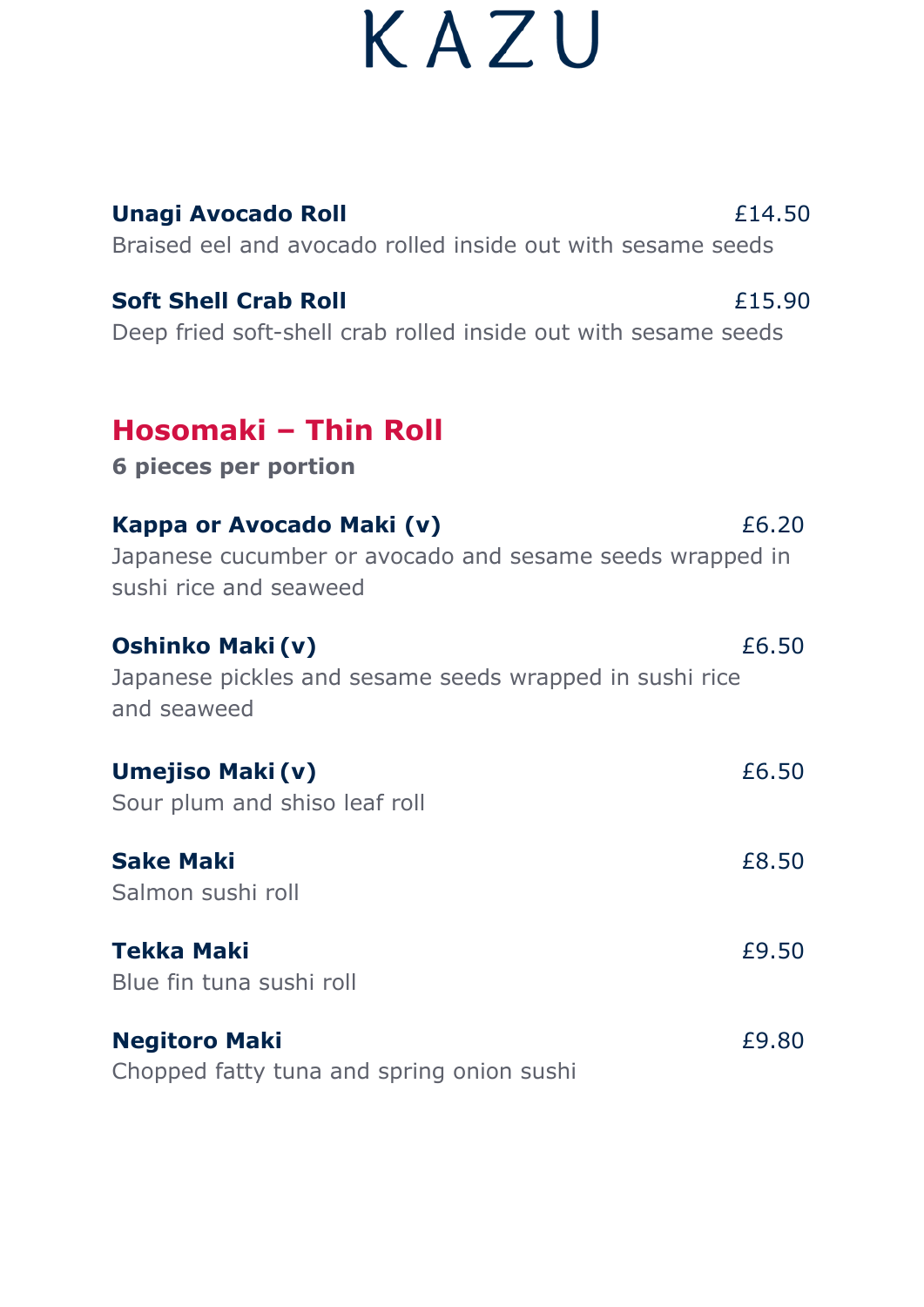# **KAZU Special Rolls**

## **Fisherman Roll** £22.50

Chopped tuna, salmon, butterfish, yellowtail marinated with spicy miso topped with seared salmon and pickled wasabi

### **Charlotte Roll** £22.50

Salmon and avocado roll, topped with tuna, yellowtail, sea bass, avocado and flying fish roe. Dressed with yuzu miso

## **Special Unagi Roll** £22.50

Fresh crab meat, avocado, flying fish roe sushi roll topped with grilled braised eel

## **Sushi Moriawase assorted sushi**

## **2 people (22 pieces)** £52.00

Spicy Hamachi roll, spicy tuna roll, salmon avocado roll, 2 salmon nigiri, 2 tuna nigiri

### **3 people (30 pieces)** £74.00

Tuna Avocado roll, spicy tuna roll, salmon avocado roll, spicy hamachi roll, 3 salmon nigiri, 3 tuna nigiri

### **4 people (38 pieces)** £95.00

Tuna Avocado roll, spicy tuna roll, salmon avocado roll, spicy hamachi roll, ebi tempura roll, 4 salmon nigiri, 4 tuna nigiri

**\*add a hot starter: Gyoza** £8.60 **Tori Kara Age** £9.80 **Ebi Tempura** £19.60

| <b>Maki Moriawase</b>                                 | £38.00 |
|-------------------------------------------------------|--------|
| 3 kinds of inside-out sushi rolls, cut into 18 pieces |        |

### **Nigiri Moriawase** - 12 pieces£50.00 6 kinds of nigiri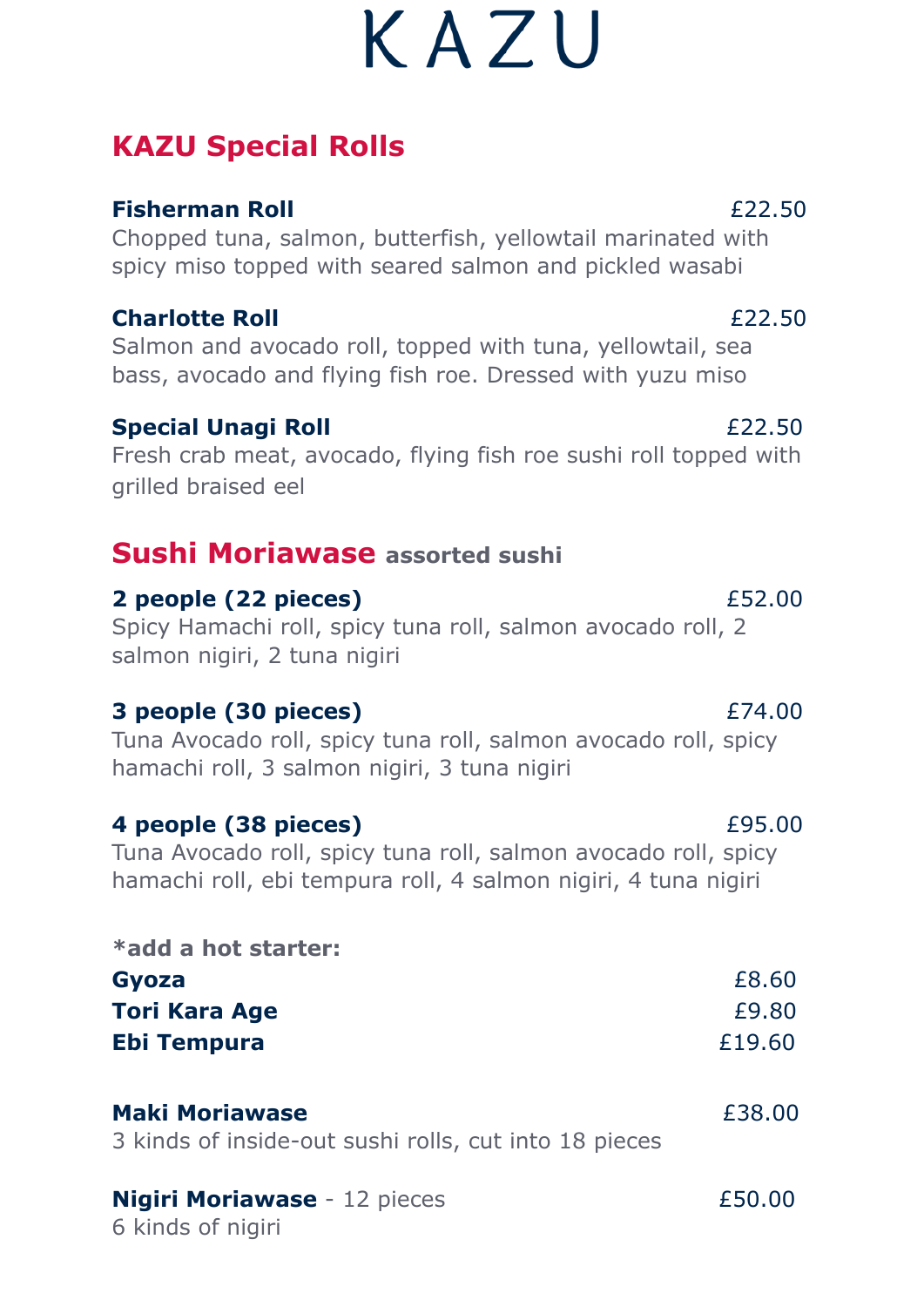## **Sushi Boxes**

| <b>Vegetable Sushi Box</b><br>6 special vegetable roll, 6 cucumber roll, 2 inari sushi            | £22.00 |
|---------------------------------------------------------------------------------------------------|--------|
| <b>Salmon Box</b><br>6 pcs salmon avocado roll and 4 salmon nigiri                                | £25.00 |
| <b>Tuna Box</b><br>6 pcs tuna avocado roll and 4 tuna nigiri                                      | £32.00 |
| <b>Aburi Sushi Box</b><br>Seared fattiest tuna, salmon, yellowtail - 3 pieces                     | £16.00 |
| <b>Nigiri Sushi Box</b>                                                                           |        |
| 5 pieces<br>Salmon, tuna, yellowtail, seabass, seabream                                           | £22.00 |
| <b>7 pieces</b><br>Salmon, tuna, yellowtail, seabass, seabream, prawn, butterfish                 | £28,00 |
| Chirashi sashimi on bowl of sushi rice, with miso soup                                            |        |
| <b>Salmon Chirashi</b><br>Thin slices of salmon sashimi on bowl of sushi rice                     | £31.00 |
| <b>Tuna Chirashi</b><br>Thin slices of tuna sashimi on bowl of sushi rice                         | £36.00 |
| <b>Salmon and Ikura Chirashi</b><br>Thin slices of salmon sashimi and ikura on bowl of sushi rice | £36.00 |
| <b>Mixed Chirashi</b><br>Chef's choice sashimi on bowl of sushi rice                              | £36.00 |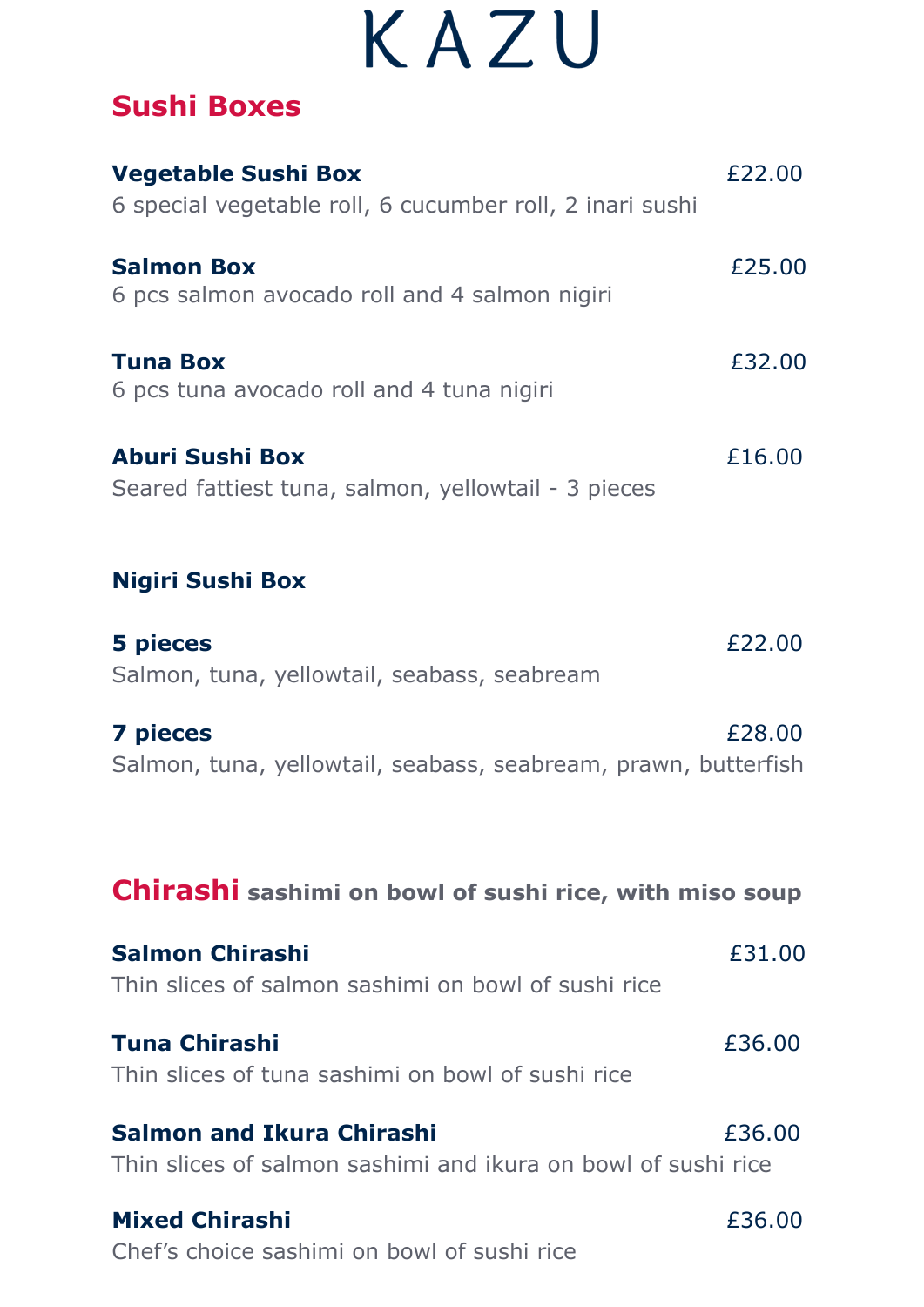|  | KAZU |  |
|--|------|--|
|  |      |  |

| <b>Donburi</b> (hot dish) served with miso soup                                                             |        |  |
|-------------------------------------------------------------------------------------------------------------|--------|--|
| <b>Chicken Teriyaki Don</b><br>Chicken thighs in teriyaki sauce on a bowl of steamed rice                   | £25.00 |  |
| <b>Chicken Katsu Don</b><br>Deep fried breaded chicken thighs with spicy sauce on a bowl<br>of steamed rice | £24.00 |  |
| <b>Tori Kara Age Don</b><br>Deep fried marinated chicken on a bowl of steamed rice                          | £24.00 |  |
| <b>Ten Don</b><br>Tempura black tiger prawn and vegetables on a bowl of<br>steamed rice                     | £24.00 |  |
| <b>Beef Teriyaki Don</b><br>Beef fillet in teriyaki sauce on a bowl of steamed rice                         | £34.00 |  |
| <b>Unagi Don</b>                                                                                            | £36.00 |  |

Roasted eel on a bowl of steamed rice